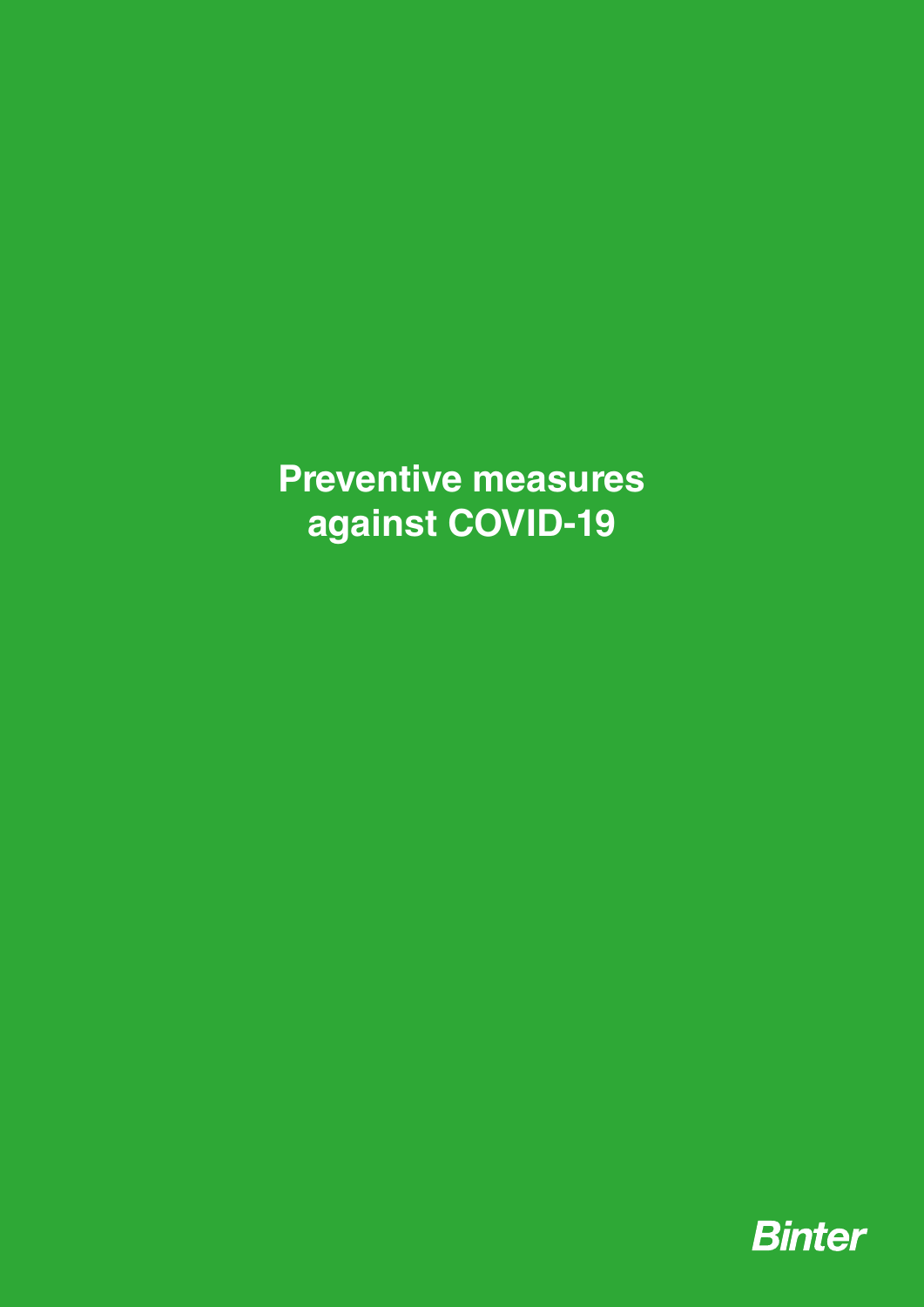Since the beginning of the health crisis caused by COVID-19, all our protocols and procedures have been reinforced in order to guarantee the safety and peace of mind of both passengers and employees, by rigorously implementing all the guidelines published by the authorities and the regulations set out by national (BOE) and regional (BOC) governments and by both the Spanish Aviation Safety and Security Agency (AESA) and the European Aviation Safety Agency (EASA), as well as following the recommendations issued by the International Transport Association (IATA), and the ones given by our aircraft manufacturers (ATR and Embraer).

Preventive health and hygiene measures have been implemented throughout the process: before, during and after our flights; thus ensuring that our customers' travel experience is as safe as possible.

#### · Before the flight

We encourage all passengers, especially at this point in time, to use our online or telephone services to manage bookings or ticket changes and to check-in. Our website www.bintercanarias.com and our App are available 24 hours a day. If you have any questions or need help, you can easily contact us through our call center

#### (922) 327 700 ó (928) 327 700

*EASA's Directive SD 2020-03* requires operators to fully disinfect their aircraft every 24 hours. Binter decided to implement stronger cleaning and disinfection regimes for the passenger cabin, which is cleaned before the first flight in the morning and then several times a day, as well as other areas that may be in contact with passengers. We do this using disinfectant products which meet the manufacturers' specifications and have been tested according to European Standard EN14476 with regard to their virucidal efficacy. In addition, regular weekly cleaning ensures that those areas that are not accessible to passengers, both inside and outside the aircraft, are also treated.

Our crews have adapted their procedures and received specific instructions to reduce the risk of spreading the virus, in accordance with EASA and IATA's Action Guidelines during Pandemic.

Some examples of these changes are: raising awareness to recognise symptoms, ensuring good cabin ventilation at stopovers, limiting access to the aircraft to strictly necessary ground staff, and providing crew members with appropriate protective equipment such as alcohol-based hand sanitiser, face masks and gloves, etc.

For greater safety, we are also implementing a system for testing and monitoring the spread of the virus or immunity to Covid-19, applicable to all members of our staff and in particular, to those who work with the public, both inside the aircraft and at airports.

## **Binter**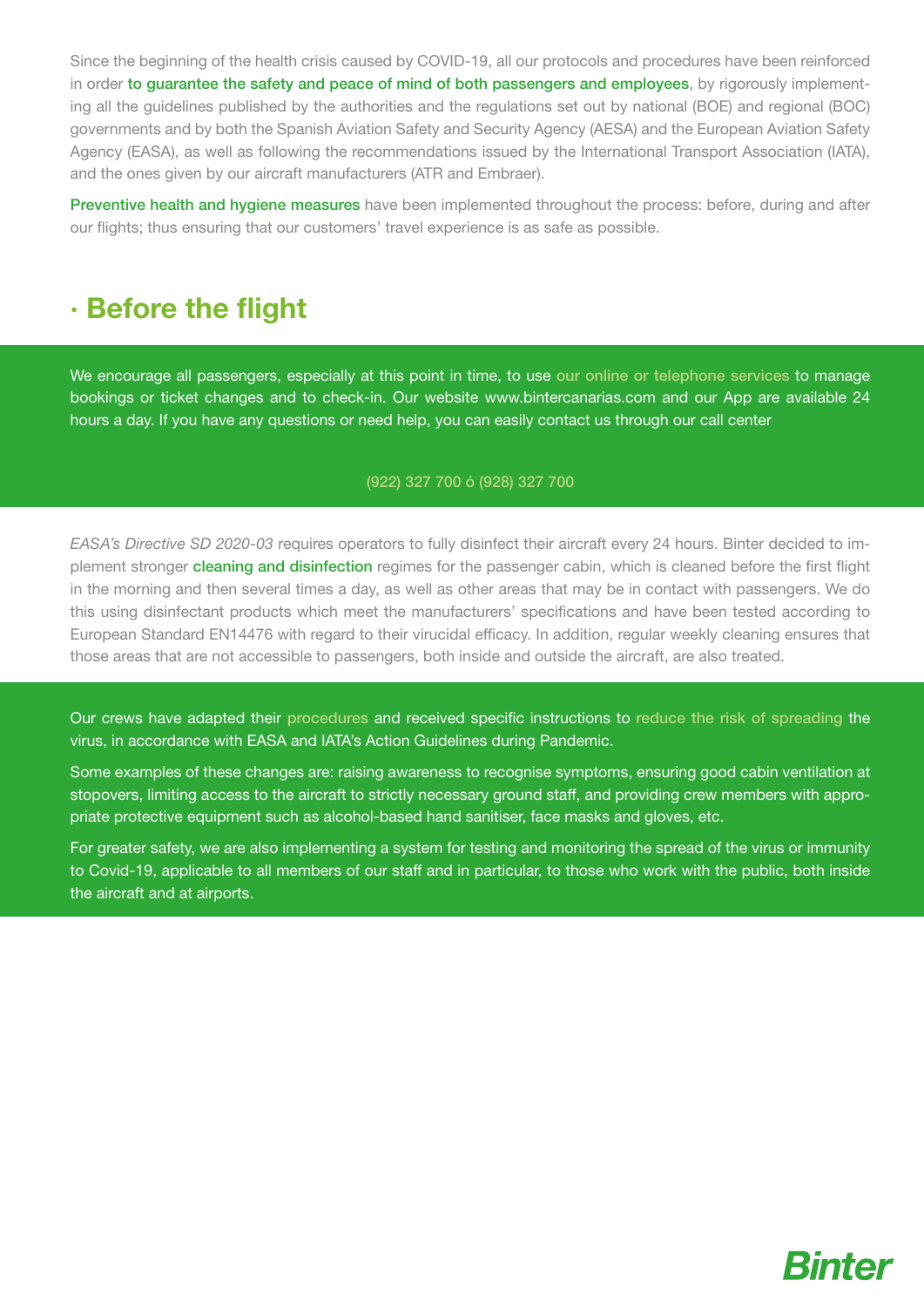#### · At the airport

*Order TMA/424/2020* requires the use of face masks in public transport, including air transport. The Guardia Civil (the Spanish Civil Guard), which is responsible for security at airports, is monitoring strict compliance with this regulation from the moment you enter the terminal. Face masks must be worn during the entire journey: at the airport of departure, during the flight and at the destination airport until you leave.

In addition, following the recommendations of the State Aviation Safety Agency, passengers wearing face masks with valves shall not be allowed to board the plane. In order to protect the health of all passengers, it is mandatory to wear surgical masks or face masks that provide superior protection that fully cover your nose and mouth (the use of face masks with valves will not be allowed), during boarding, the whole flight and deboarding. Passengers without a face mask shall not be allowed to board. We also remind you that face masks must be put on and taken off with clean hands, only the straps should be touched. If you need to dispose of any mask on board, please contact one of the crew members.

When boarding the aircraft, the safety distance must be maintained both between passengers and with ground staff at airports. Please follow the instructions given by our staff. Boarding will be done by seat rows, thus staggering the flow of people to avoid crowds, as recommended EASA's "Operational Guidelines for the Management of Air Passengers and Aviation Personnel in relation to the COVID-19 Pandemic". To this end, we have begun allocating seats to all passengers. Please check your seat on your boarding pass

The airport operator has installed protective screens at the boarding gates, to ensure separation between passengers and the staff in charge of checking their travel documents. This verification should be done by avoiding physical contact and the handling of travel documents or mobile devices.

Likewise, the use of buses for boarding and deboarding has been limited, their capacity limits have been reduced and cleaning procedures have been increased. In order to minimize the handling of suitcases and interaction on board, we recommend passengers to travel without hand luggage. If this were not possible, please make sure it fits under the seat in front of you. In addition, you can use our "stair checking" service: just leave your luggage at the bottom of the stairs of the aircraft upon entry and collect it at the bottom of the stairs as well upon landing.

#### · During the flight

Binter fully complies with the regulations issued by the Directorate General of Civil Aviation regarding Cabin capacity limits.

Upon entering the aircraft, passengers will be provided with individual hand sanitizer wipes effective against COVID-19. Wipes shall also be available to passengers in the lavatories and when specifically requested during the flight.

Following the recommendations of the ATR manufacturer, when the boarding door is closed, the air conditioning system of the aircraft will be activated, but air will not be recirculated. As the ATR operates at medium altitude, the difference between inside and outside pressure is smaller, thus ensuring that the air in the cabin is renewed with fresh air from outside. This system maintains adequate air circulation and constant air renewal (every 5 minutes), ensuring air quality during the entire flight. The continuous flow of fresh air from outside ensures optimum air quality, and because air is not recycled, virus particles are prevented from circulating freely.

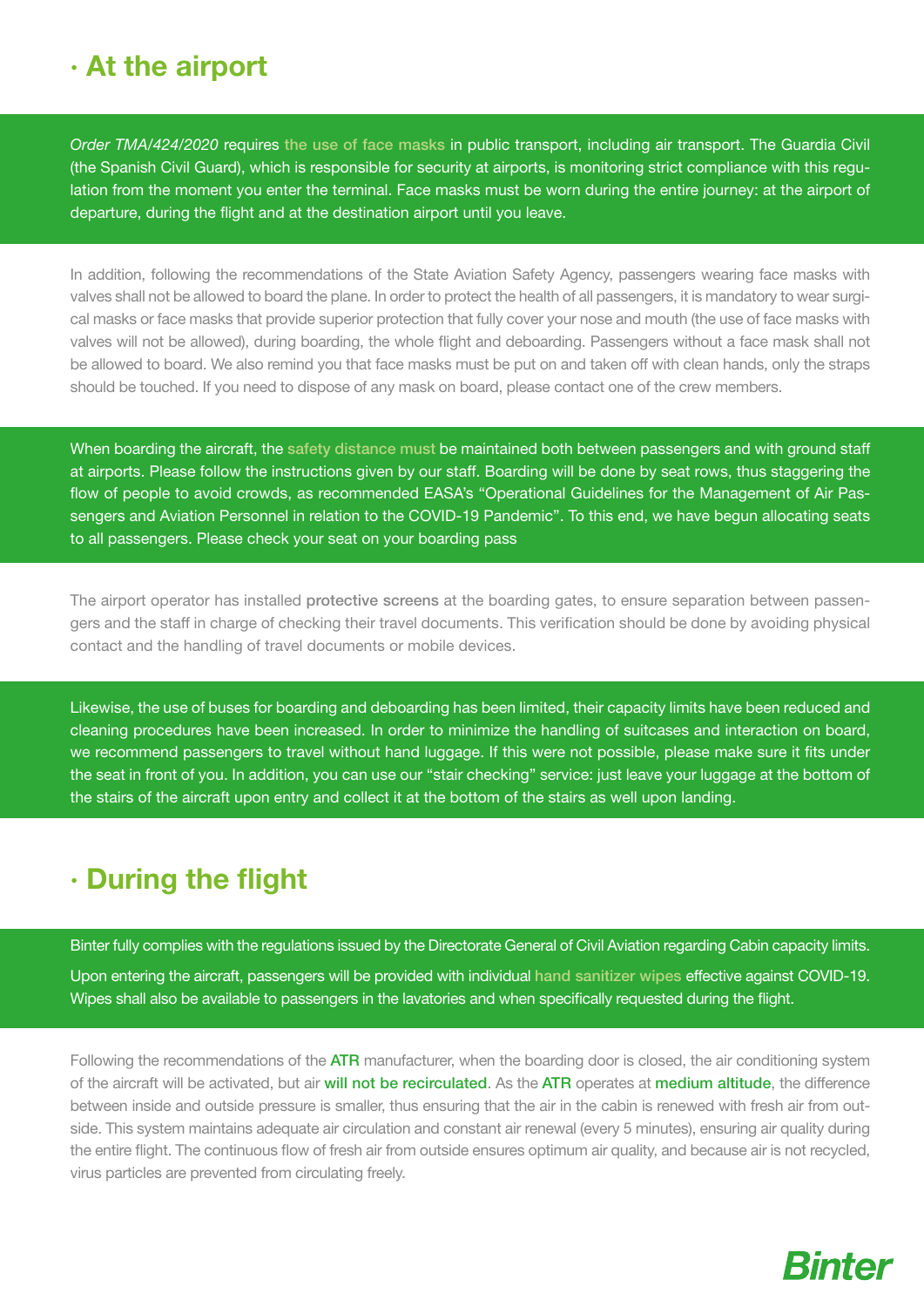Embraer planes, which fly at higher altitudes, need to recirculate the air and mix it with some of the air coming from outside. In this case, in order to prevent the spread of the virus, aircraft are fitted with HEPA filters, which filter out 99.9% of pathogens and ensure that the air recirculating inside the cabin is virus-free.

*EASA's Guidance on the Management of Crew Members in Relation to the COVID-19 Pandemic* recommends minimising unnecessary contact and risks during flight. Therefore, we have simplified our usual onboard service as much as possible. Daily press is not offered onboard anymore, and our NT magazine has been removed from the seat pockets together with any other advertising materials. A pre-recorded announcement will ask passengers to avoid using fold-out tables, overhead compartments and, if possible, the lavatory inside the aircraft. It is essential for passengers to minimise their movements inside the plane.

In-flight Wi-Fi (AirFi) is still available, so in-flight entertainment can be accessed digitally on your tablet or smartphone. Our traditional courtesy snack will be available on inter-island flights upon departure of the plane and a strict protocol will be followed on longer flights.

All crew members use Personal Protective Equipment (masks, gloves and hand sanitizer). In addition, they have received information on how to deal with cases with respiratory infection or other symptoms of coronavirus on board. To this end, each aircraft is equipped with approved precaution kits with the necessary equipment to deal with this type of situations, as set out in *EASA SD 2020-01.*

#### · Upon arrival

In addition, following EASA's recommendations, deboarding shall be conducted in an orderly manner, starting with the rows closest to the aircraft door. The crew will provide the appropriate instructions to avoid crowding in the aisles and ensure the safety distance between passengers.

Face masks must also be worn while you make your way from the plane to the terminal, the baggage reclaim hall or any other area of the airport, and the safety distance between people must be respected.

In the event that one of the passengers on any of our flights is infected but asymptomatic, thanks to the recent implementation of seat allocation on all our flights, and make this information available to the competent health authorities so that they can follow the established protocols.

# **Binter**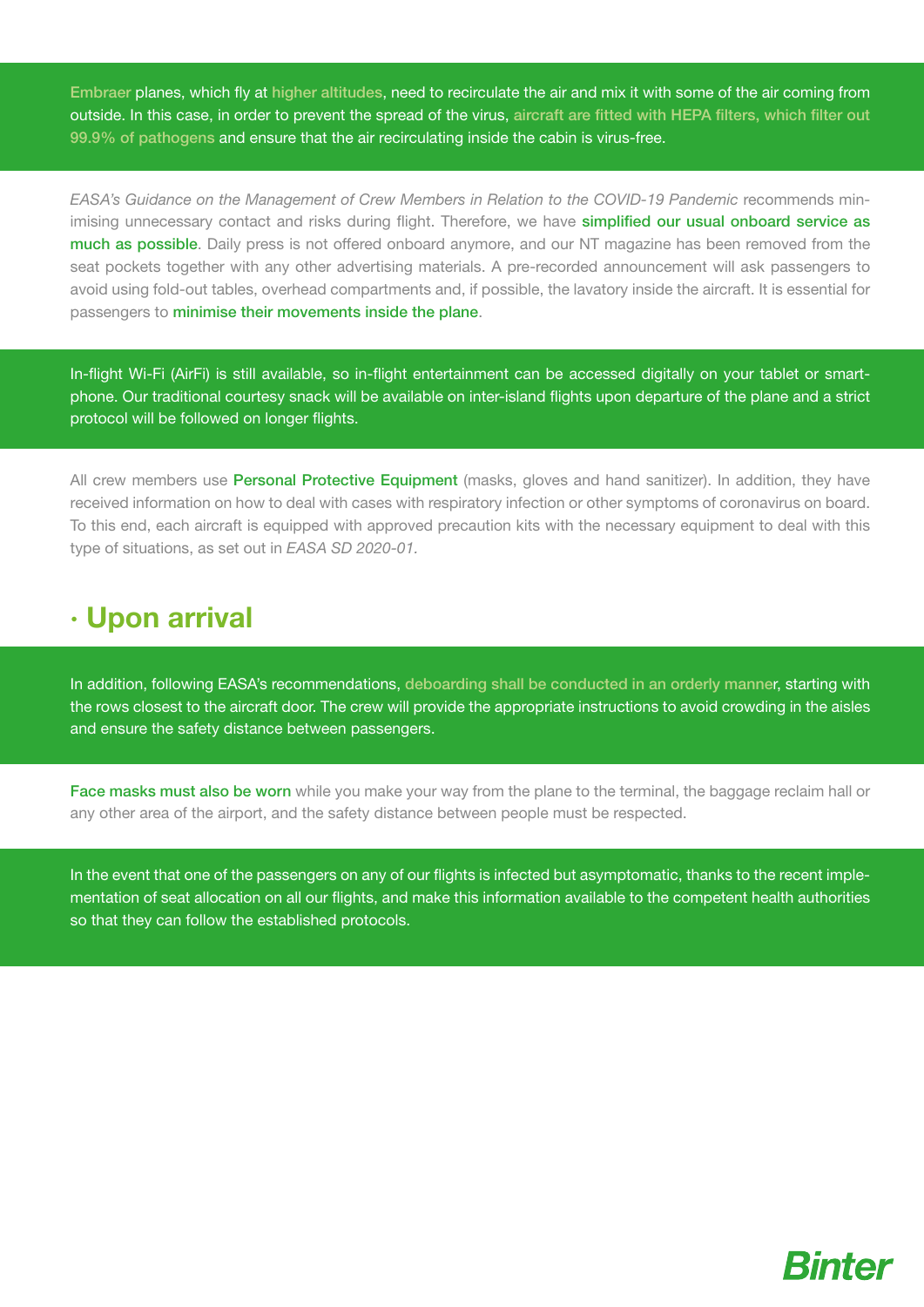### · To conclude…

In order to help combat the spread of the virus as effectively as possible, more than 40 specific measures have been implemented, in addition to those taken by AENA, the Regional Ministry of Health and other bodies.

We are in close contact with health authorities, closely following their guidelines and implementing all the specific measures they recommend with the utmost rigour, as well as the guidelines, regulations and recommendations issued by the above-mentioned authorities and bodies. Likewise, we shall continue to strengthen and update the safety and prevention protocols as the situation evolves.

Our passengers can rest assured that they are travelling in a safe means of transport, also during this "new normal".

All relevant and updated information on this subject can be found here.

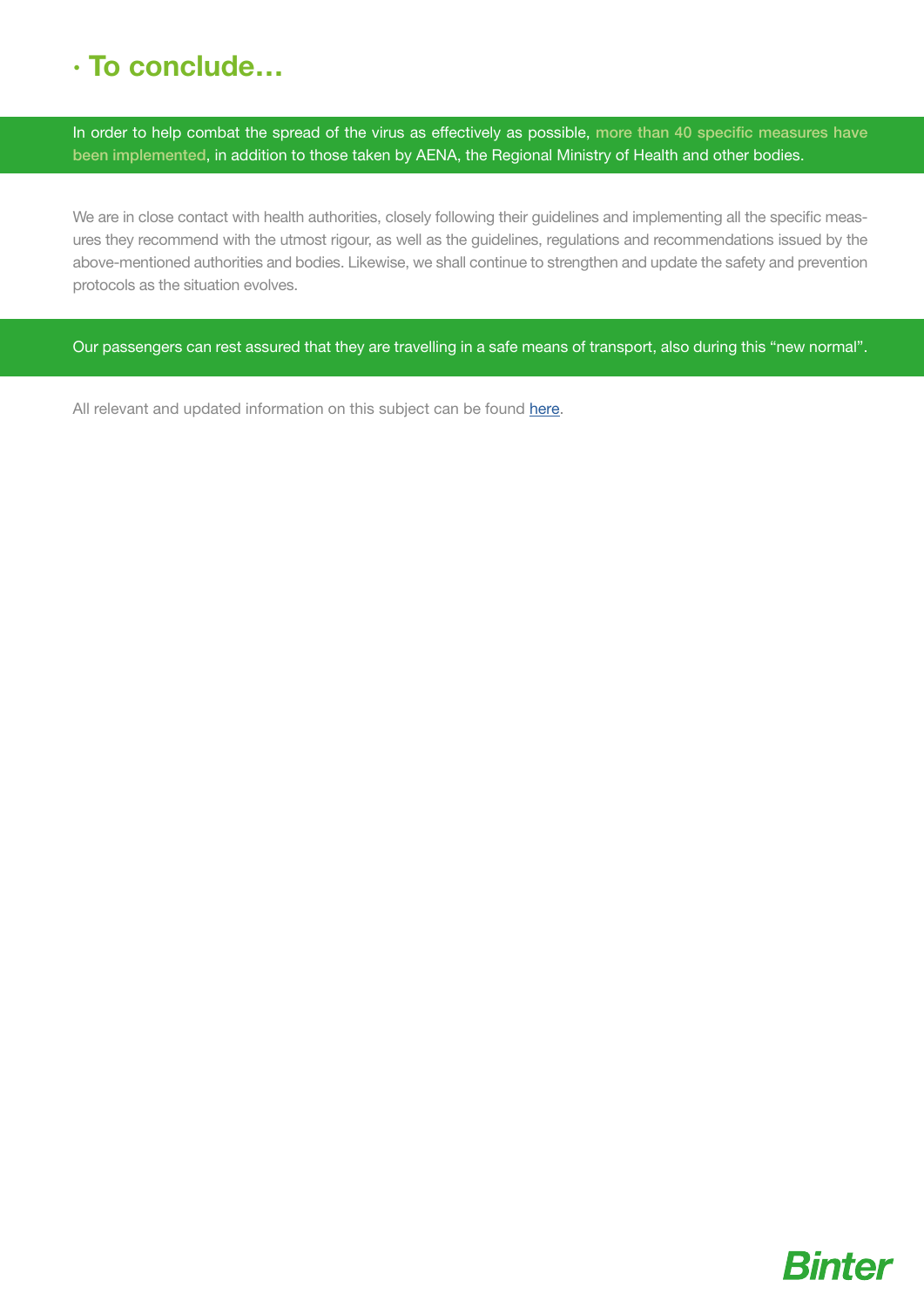### The following are some of the most important measures taken

- · Encouraging the use of remote sales channels
- · Collecting sworn statements when required by the authorities
- · Disinfecting surfaces which are in contact with passengers several times a day
- · Regular deep cleaning
- · Daily disinfection of the cabin
- · The use of specific cleaning products
- · Providing guidance to crew members on how to recognize symptoms
- · Ventilation during stopovers
- · Limiting the access of ground staff to aircraft
- · Face masks for crew members
- · Gloves for crew members
- · Hand-sanitiser for crew members
- · Regular tests for staff working in contact with the public
- · Tests conducted in a representative sample of the rest of employees
- · Monitoring of employee health status
- · The use of face masks by passengers
- · Taking temperature measurements at airports (Government of the Canary Islands)
- · Maintaining the safety distance when boarding
- · Seat allocation
- · Row boarding
- · Protective screens
- · Avoiding the handling of travel documents
- · Avoiding the use of buses if possible
- · Reducing capacity limits inside buses
- · Increasing the cleaning frequency for buses
- · Providing individual hand-sanitiser wipes onboard
- · Air-conditioning
- · Setting the air-conditioning system to avoid recirculation of air.
- · Adjusting our onboard snack and beverage service.
- · Providing in-flight digital press service
- · Providing our magazine in digital format
- · Requesting passengers not to use tables and compartments
- · Requesting passengers to avoid using the lavatory
- · Training crew members to deal with suspicious cases onboard
- · Precaution kits available on all flights
- · Orderly deboarding
- · Safety distance in baggage reclaim areas
- · Identifying persons exposed to the virus if necessary